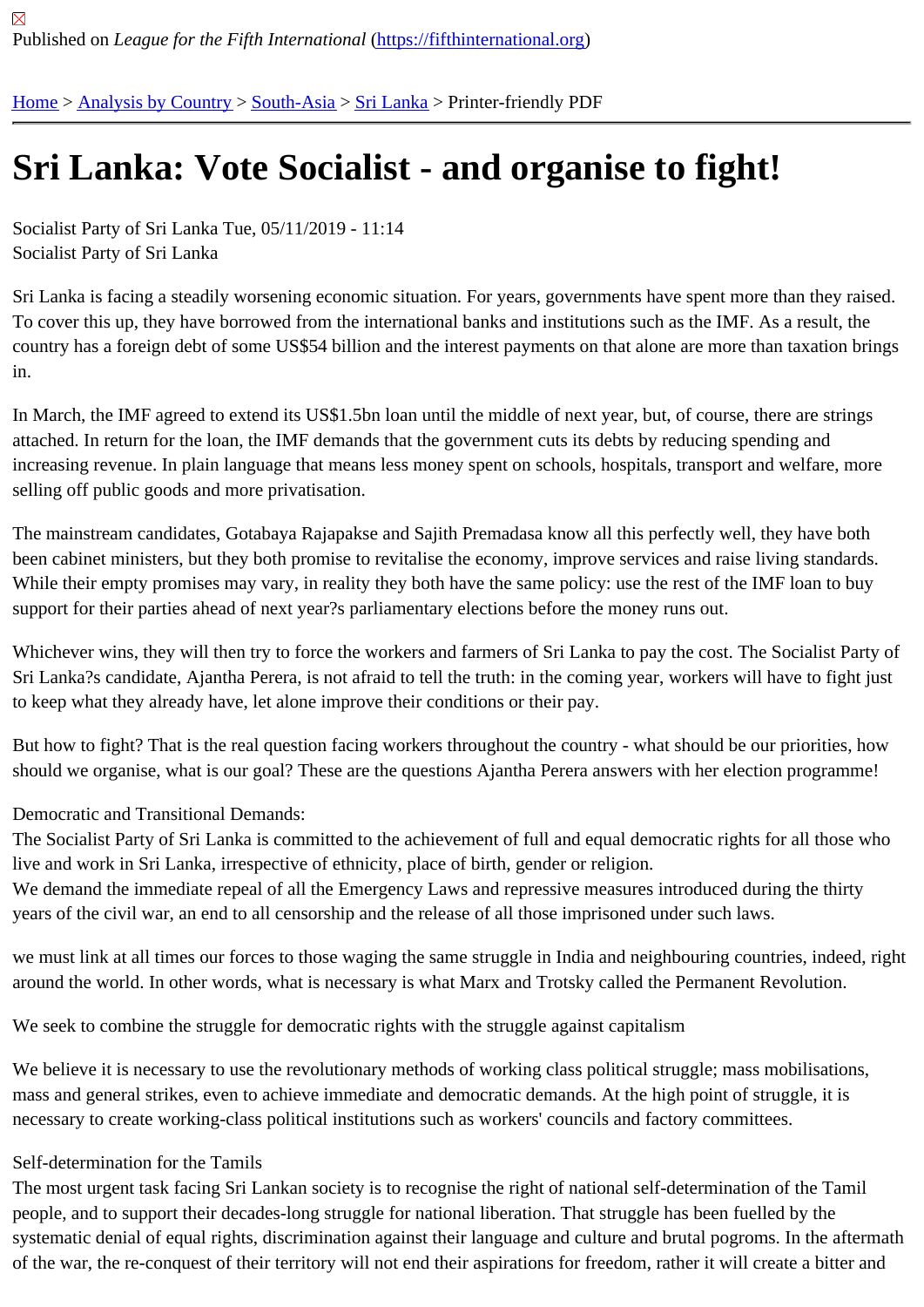smouldering resentment whose flames will burst forth again at the earliest opportunity. Until the national oppression of the Tamil community is ended, there can be neither peace nor progress in Sri Lanka.

We demand the withdrawal of the military occupation forces and a transfer of public administration to democratically elected people's councils. We call for a democratically elected Tamil Assembly to decide on the form of government they want for themselves.

Whether that is complete separation or for autonomy within a federal Sri Lanka, the working class must support and aid them to achieve this by mass action. However, a capitalist state in such a small and impoverished area would be extremely unlikely to be able meet the needs of its population. That is why we fight for the Tamil working class to come to the head of the liberation movement and establish a workers' state, aiming immediately at a federation with their class brothers and sisters in the rest of the island and across South Asia, too.

Our goal is the integration of the workers and poor peasants of all the national ethnic and religious communities of Sri Lanka into a common struggle for the overthrow of capitalism and the establishment of working class power. Only the establishment of the common ownership of the land, the factories, the transport infrastructure, in short, of all the means of production, and implementation of the right of all to work, can ensure the provision of the social needs of all and overcome conflict for jobs or scarce resources between the national communities.

## Build the workers? movement!

It is urgently necessary for the working-class to rebuild its organisations. There are over 2,000 trades unions in the country but they only organise less than 10% of all the workers. That means the great majority are tiny and ineffective. We need a national campaign to amalgamate the unions into fighting organisations that can effectively campaign for workers? interests. Existing trade unions must be won to a campaign of mass recruitment around a programme of militant direct action to defend wages, jobs and conditions. Socialists and militants must take the lead in winning the trade unions, or committing new unions, to a policy of opposition to communalism, organised democratically under the control of their members and with all leaders and officials elected and recallable and paid no more than the workers they represent.

We are for the building of industrial unions that organise all workers in an industry, irrespective of their particular trades, gender or ethnicity, and we support the merger of existing unions where necessary to achieve this. To coordinate the actions and formulate the interests of all organised workers, we are for a confederation of all class struggle unions. Within the enterprises and workplaces, we campaign for the formation of workplace committees with the right to negotiate over local pay, conditions and employment levels. We demand the repeal of all laws that restrict the rights of workers to organise themselves in unions.

Outside of the workplace, we call for working-class organisations in every area of life: sport, education, culture but, above all, we are for the formation of working-class women's and youth organisations. Vital as all these forms of organisation are, they are incapable of organising all of the working-class, let alone leading it to the revolutionary transformation of society. For that, a political party of the working class is necessary. Within all working-class organisations, we raise the need for a new workers' party to be created by, and based upon, the mass organisations of the working-class. Against those who argue for a ?broad party? whose programme is limited to the reform of capitalism, we will argue for the party to be founded on this revolutionary programme of action, with a democratic centralist constitution that allows full debate within the party and disciplined, united implementation of party policy in the class struggle.

## For a workers' answer to the crisis of globalisation!

Our goal is the overthrow of capitalism and its replacement by a socialist society in which production is planned on the basis of social need, not private profit, and is controlled by the workers themselves through the democratically centralised structures of a workers' state. The unifying theme of our programme is the struggle to extend workers' control both within the workplace and in the broader society. This will demand the creation of new workers' organisations such as factory committees, defence organisations, local action committees and, at the point of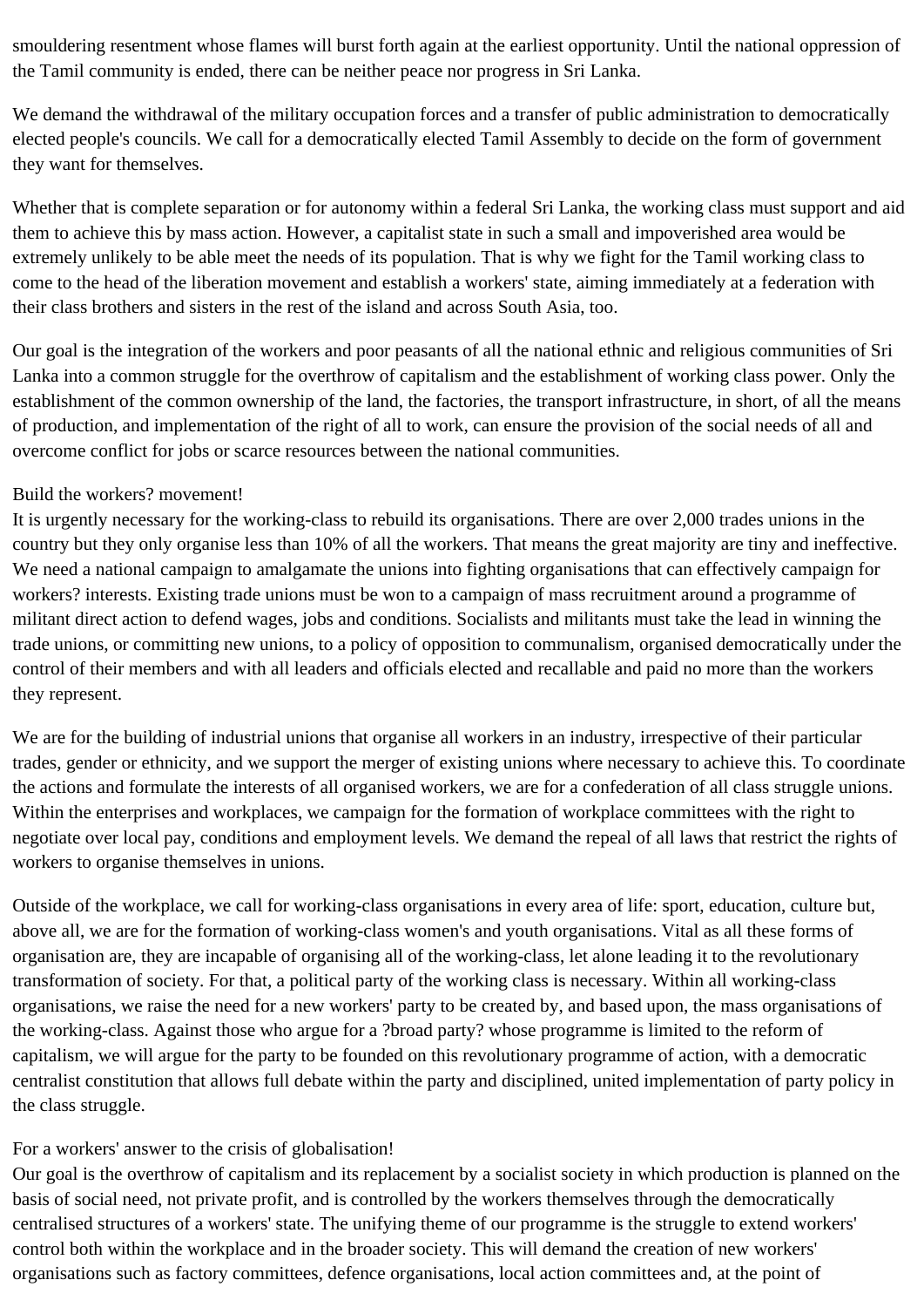heightened class struggle, workers' councils.

# Defend and improve the workers' living standards!

All demands for improvements in pay, labour intensity and length of the working day should be formulated with the involvement of the workers themselves and all decisions over, for example, the conduct of negotiations, disputes and acceptance of settlements must be subject to the agreement of democratic meetings of all workers involved. We oppose all secret negotiations and demand the maximum possible transparency, for example, via recording or broadcasting of negotiations. To compensate for the effects of inflation since the onset of the world recession in 2008, we call for an immediate increase of R8,500 on all wages.

Where the bosses try to devalue wages through inflationary policies, so that workers face the danger of constant mobilisation simply to maintain living standards, we demand a sliding scale of wages based on a working-class cost of living index drawn up by "price-watch" committees which include the working-class women who deal most directly with household budgeting.

Workers on the plantations, although not subject to the same legal restrictions as those in the SEZ's, are, if anything, in an even worse predicament. Geographically separated from the main centres of population, their lives are little different now from decades ago; whole families live in single rooms in the ?long huts? built by the British 150 years ago, provision of power and clean water is scanty and sanitation is primitive. The daily income of a worker is as little as R350 and even this is dependent on working 21 days in the month ? and supervisors can cut their costs simply by not choosing a worker on that many days. As the first steps towards the eradication of these inhuman conditions, we demand a statutory living wage for all plantation workers and a national programme to provide modern housing and services on all plantations.

Exploitation of the island's resources by multinational corporations based in the imperialist states is a significant factor in both the disproportionate development of its economic structure and the poverty of its population. Moreover, interest payments on foreign debt constitute a permanent drain on the island's economy. We demand the nationalisation of all foreign-owned enterprises and an immediate cessation of payments on foreign debts.

#### Liberate women

All class societies have forced women into a subordinate and inferior role. This social oppression is rooted in the family structure which is used to ensure that men control the fertility and reproduction of women. Capitalism has maintained this social oppression of women but also adapted it. Now, women's traditional role in domestic labour is used to ensure the provision of a male workforce that can be exploited by capitalist employers but at no cost to them. Where women are themselves employed this can have the positive effect of overcoming the isolation of the home and participation in collective social organisation but it also means that capitalist exploitation is added to the burden of their domestic duties.

The key to overcoming the social oppression of working-class women is the self-organisation of those women themselves. In all areas of life, we call on women to organise themselves to fight against discrimination and for their full equality. This has to include all aspects of civil rights such as citizenship, the right to vote, equal pay, equal access to education and training, protective legislation regarding maternity rights, control of fertility and reproduction through free contraception and abortion on demand. However, because oppression is rooted in the family and domestic labour, we also demand measures to alleviate this burden through social provision of childcare, canteen and laundry facilities.

## An end to the Oppression of Youth

We demand a programme of construction of schools and colleges to ensure all children have free access to a modern secular education and to sports and leisure facilities. These should be under the democratic control of those who work and learn within them together with representatives of parents and the local working class movement. We oppose all restrictions on the rights of young people to develop their own cultural, sexual and political lives and demand free access to contraception and abortion.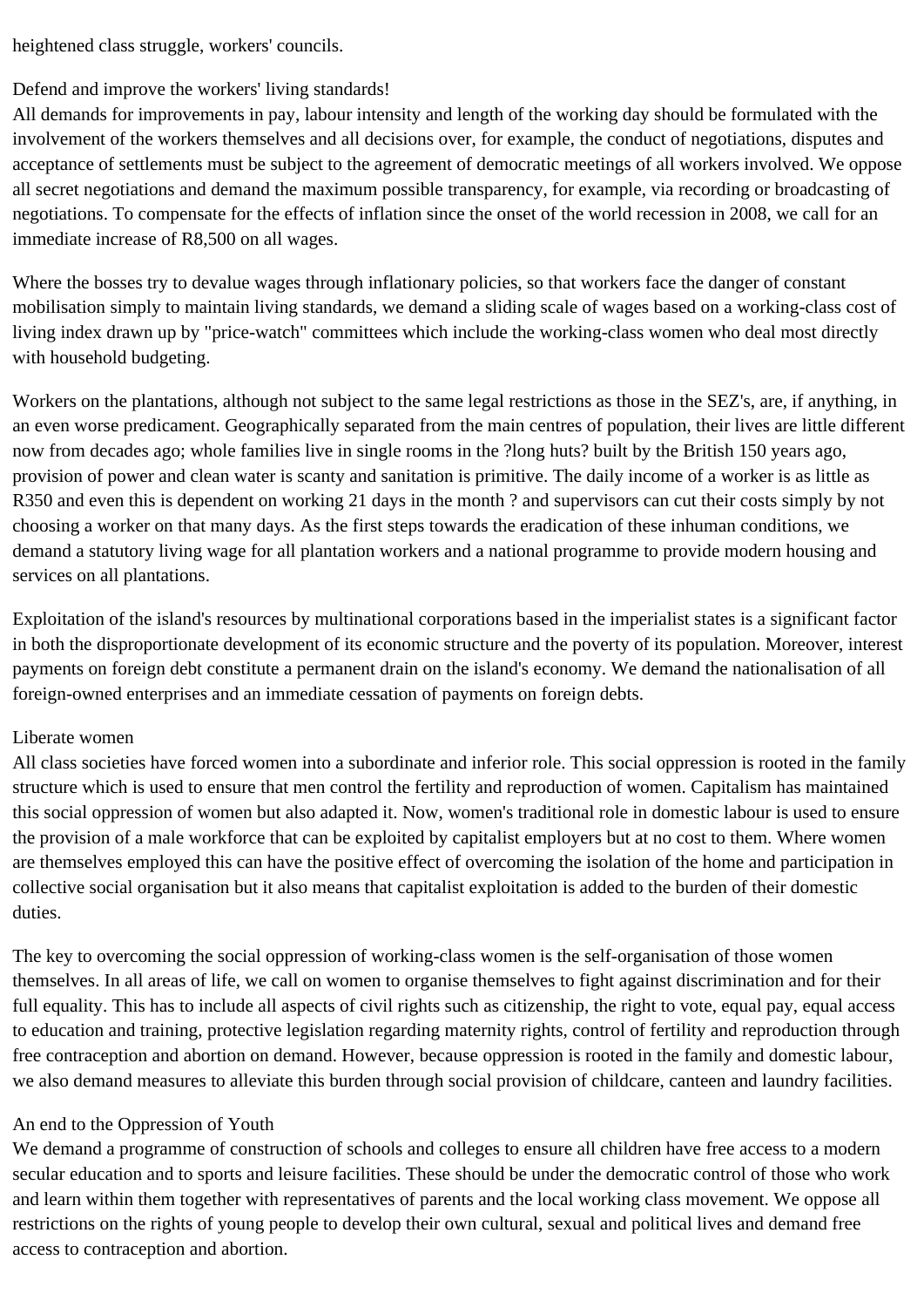We oppose all discrimination against young people in employment, demanding equal wages as well as continued training and education. We fight for the recruitment of all young workers into the appropriate trades unions and call for the right to caucus within all labour movement organisations. To counter high unemployment among graduates, we demand specialised graduate employment schemes and training courses.

# Against fomenting religious prejudice and chauvinism

We oppose Sinhalese nationalism and politically oppose the fake Marxism of the JVP. They try to confuse workers and youth by claiming to be Marxist but they called on people to support the capitalist government's war against the Tamils. We fight within the trade union movement to win workers' organisations to a progressive political position on the national question and against the JVP and bourgeois trade unions that politically mislead the working class. Violence from the state and the organised chauvinists plagues our movement. We must organise to defend ourselves. We call on the workers' movement to politically campaign for and begin to organise a workers' defence guard to protect our strikes and meetings and defend our demonstrations.

# Agriculture and the protection of the environment

Above all the land must be nationalised and genuinely developed in a way that restores, rather than depletes, our natural reserves, with reforestation programmes, the development of a sustainable agriculture aimed at meeting the food needs of the people, not the export priorities of the multinationals or for use as biofuels when people are still hungry. We demand the maintenance of existing subsidies to small farmers, now threatened by IMF conditions, and the provision of the necessary support, such as cheap fertiliser, to prevent any further erosion of their living conditions.

We call on the trade unions and neighbourhood organisations to launch a campaign to combat degradation of both the urban and rural environment. Workers must block environmentally harmful projects and demand the implementation of a programme of measures, under workers' control, paid for by increased taxes on the rich and the big corporations, including the multinationals.

## State and Revolution

Sixty years after Independence it is clear that parliamentary democracy in Sri Lanka has served, as it does in all countries, only to mask the reality of how power is exercised. The right to vote every four years, which is itself denied to many Tamils, can never ensure that the island is governed in the interests of the majority. Throughout those decades, political power has alternated between the small traditional urban elites, represented on the whole by the UNP and its allies, and the numerically larger but economically weaker and rurally based Sinhalese bourgeoisie, represented by the SLFP. Both bourgeois forces have at times exploited communal tensions and even resorted to civil war to defend their interests while, at the same time, maintaining the facade of democracy to legitimise their actions.

There can be no doubt that the existing state will act to remove any such organs of working class and peasant power and it will, therefore, be necessary to develop their ability to defend themselves - at first through organised pickets and demonstration stewards and later by permanently organised defence groups and a workers' militia. As the class struggle develops, such councils and militia need to be established throughout the country and to be coordinated both regionally and nationally.

In the context of economic crisis and heightened class struggle, it is inevitable that at some point the conflict will reach a point at which the fundamental issue is posed: which class is to rule? Revolutionaries will answer that the workers and peasants must rule, they will demand a government based precisely on the organisations of struggle, the workers' councils and the militia, and they will call on those organisations to break up and dismantle the institutions of the old state: the police, the army, the civil service, the courts and the prisons so that they can never again impose the rule of the capitalists. We, the Socialist Party of Sri Lanka, support:

For a workers' and peasants' government

For a democratically planned economy